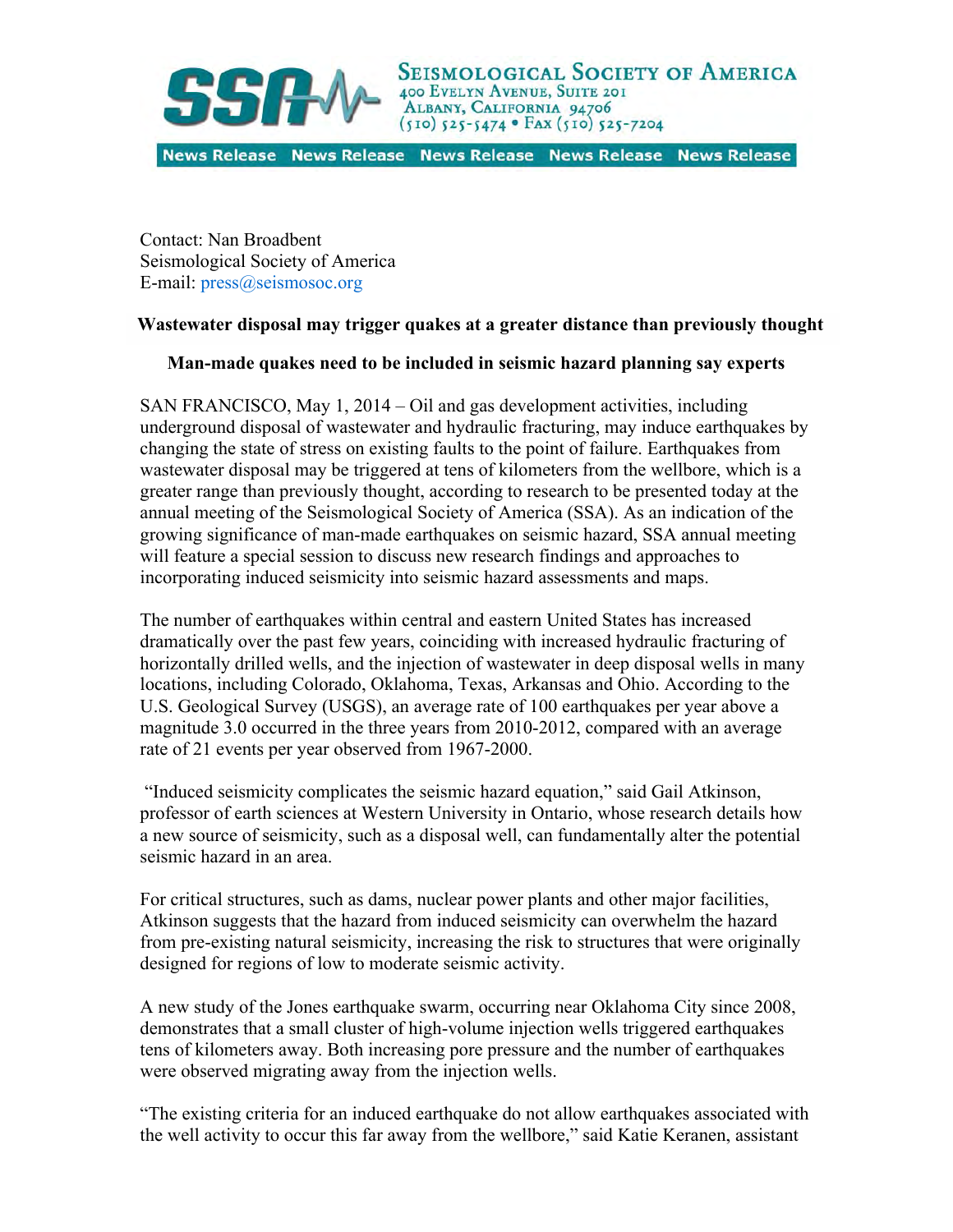

News Release News Release News Release News Release News Release

professor of geophysics at Cornell University, who led the study of the Jones earthquake swarm. "Our results, using seismology and hydrogeology, show a strong link between a small number of wells and earthquakes migrating up to 50 kilometers away" said Keranen. The study's result will be presented by co-author Geoff Abers, senior research scientist at Lamont-Doherty Earth Observatory.

While there are relatively few wells linked to increased seismicity, seismologists seek to anticipate when activity might trigger earthquakes and at what magnitude.

"It is important to avoid inducing earthquakes large enough to be felt, that is, earthquakes with magnitudes of about 2.5, or greater, because these are the ones that are of concern to the public," said Art McGarr, a geophysicist with USGS.

McGarr's research investigates the factors that enhance the likelihood of earthquakes induced by fluid injection that are large enough to be felt, or, on rare occasions, capable of causing damage. The injection activities considered in McGarr's study include underground disposal of wastewater, development of enhanced geothermal systems and hydraulic fracturing. Of the three activities, wastewater disposal predominates both in terms of volumes of injected liquid and earthquake size, with magnitudes for a few of the earthquakes exceeding 5.

"From the results of this study, the total volume of injected fluid seems to be the factor that limits the magnitude, whereas the injection rate controls the frequency of earthquake occurrence," said McGarr.

Despite the increasing seismicity in the central and eastern US, induced earthquakes are presently excluded from USGS estimates of earthquake hazard. Justin Rubinstein, geophysicist with USGS, will present an approach to account for the increased seismicity without first having to determine the source (induced or natural) of the earthquakes.

The USGS is trying to "stay agnostic as to whether the earthquakes are induced or natural," says Rubinstein. "In some sense, from a hazard perspective, it doesn't matter whether the earthquakes are natural or induced. An increase in earthquake rate implies that the probability of a larger earthquake has also risen," said Rubinstein, whose method seeks to balance all of the possible ways the hazard might change given the changing earthquake rate.

But what's the likelihood of induced seismicity from any specific well?

"We can't answer the question at this time," said Atkinson, who said the complex problem of assigning seismic hazard to the effects of induced seismicity is just beginning to be addressed.